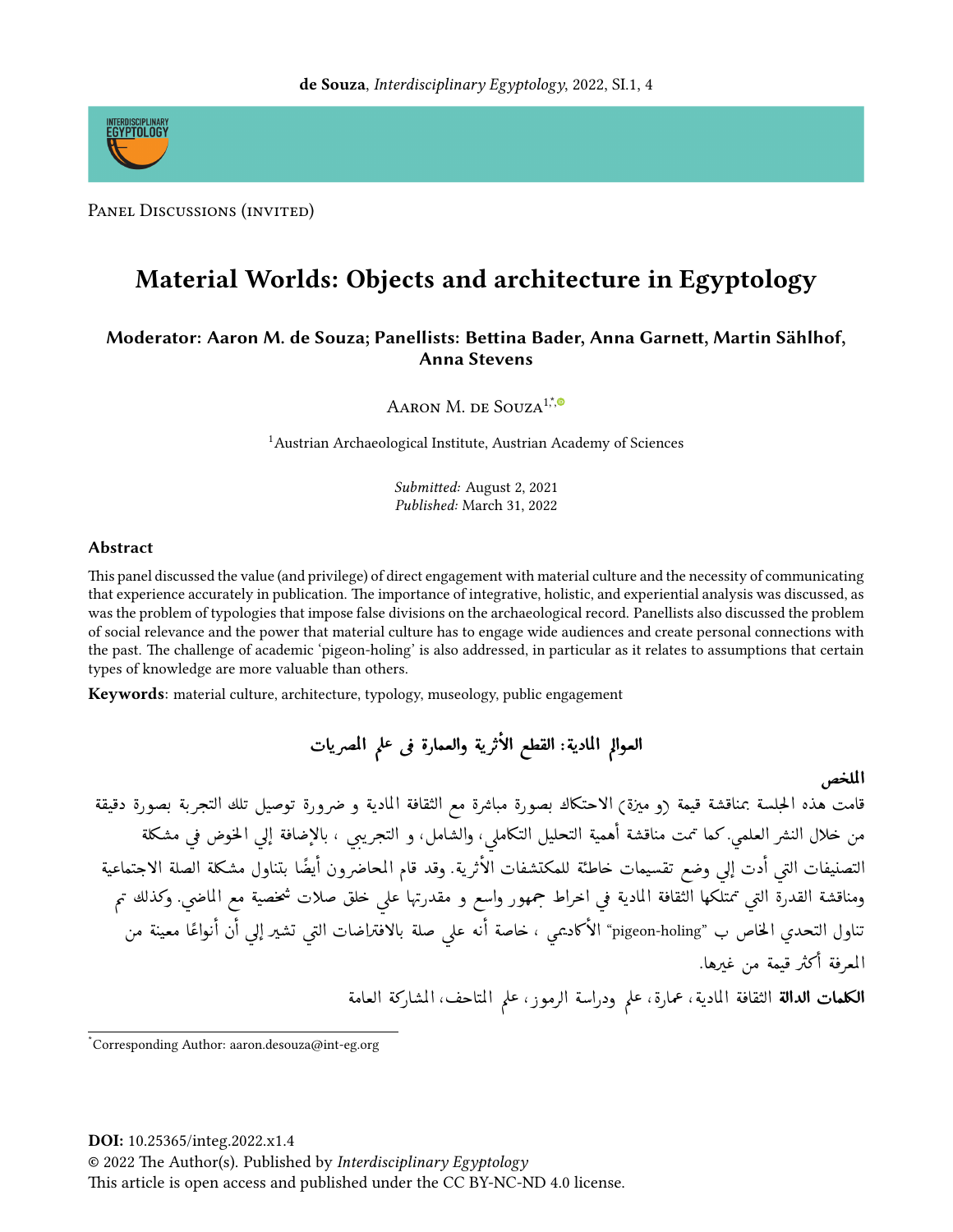#### 1 Introduction

Material Worlds was the second session in IntEg's inaugural panel discussion series and brought together a group of specialists working on different aspects of material culture. Bettina Bader takes a 'bottom-up' approach to objects to explore challenging questions such as the links between material culture and identity. Anna Garnett is an archaeologist and curator committed to ensuring objects are accessible for research and education. Martin Sählhof is a building archaeologist (German: Bauforscher) who carefully examines monumental structures, their biographies, and their place in the landscape. Anna Stevens is an archaeologist whose work on material culture and urban space explores the lives of non-elite communities in ancient Egypt. As the moderator, I brought my own specialisation in Nubian material culture. Collectively, the group spans the spectrum of material culture studies in Egyptology, from settlements to cemeteries, elite to everyday, monumental to modest, field to museum, and Egyptian or 'other'. What we all share is a desire to understand the ancient world and the people who lived in it through things that they made and used.

So why do we study objects? And what can objects tell us? In the first IntEg panel discussion, Words Matter, the panel explored the concept of 'the tyranny of text' and how the written historical record implicitly—and often explicitly—takes precedence within the field of Egyptology. We can see how objects and physical materials are often viewed as secondary if there is text involved. For example, were it not for the text, an ostracon would just be a non-descript pottery sherd that would likely be thrown on a spoil heap. Likewise, a so-called 'magic brick' without its inscription is just a normal mudbrick. More attention is given to the text written on a papyrus than the material itself or the ink and tools used to write that text. Tourists are ushered around temples to marvel at the images and inscriptions on the walls, but not all would stop to consider the physicality of the wall itself.

Ultimately, texts must be written on something, and they must be written with something. It is the materials stone, clay, wood, brushes, pigments, etc.—that give those words form and make it possible for us to read them. The ostracon is always a pot sherd, the magic brick is always a mudbrick, the Turin Canon is always papyrus and ink, and the decorated temple wall is still a wall made of stone. All of those objects and those materials have their own stories, even without the words inscribed upon them. They are the physical, tangible remnants of the ancient world that we can hold, touch, and sense, and they have an almost magical power to directly and physically connect us to the long distant past. That being said, all of the panellists agreed and acknowledged that material culture (and indeed all types of evidence) needs to be approached from multiple angles in which all approaches should be given equal weight. The objects and texts inscribed on them are equally important and necessary for establishing factors such as chronology, function, and many other things. In her introduction, Bader neatly summed up the necessity of examining objects in association with their archaeological context, historical and artistic evidence, and through scientific analysis.

#### 2 Material culture must be experienced

This physical nature of material culture was a theme central to this panel discussion, and all of the panellists agreed that the first-hand analysis of objects is essential and indispensable if objects and buildings are to be properly understood. While some may attempt to write studies of material culture based solely on published data, such studies cannot possibly replicate direct engagement with objects. The things and structures that we study were created by people for people, and so to fully understand them, we need to physically engage with them. Bader discussed the value of hands-on study and thorough documentation of material culture, and in particular the importance of recording traces of the technological processes that remain on the objects. Garnett used the ancient fingerprints left by the objects' makers as a conduit for reflecting on the human aspects attached to objects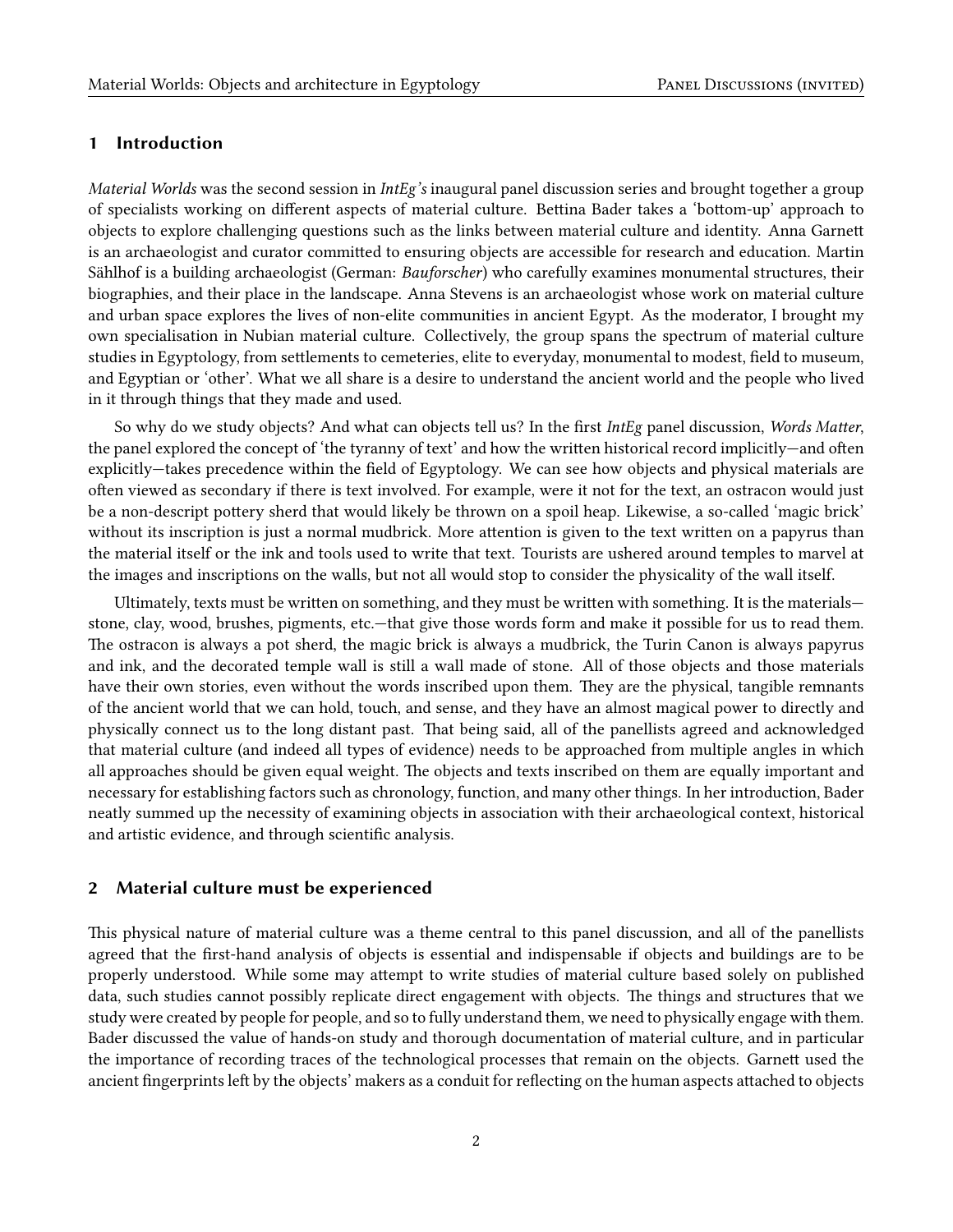and how this in turn can be used to build connections between the ancient past and modern audiences, and hence to promote their relevance for contemporary society. Stevens considered how the rigidly formal typologies that we use to sort and categorise material culture can often get in the way of accessing the communities who made and used the objects. On a larger scale, Sählhof discussed buildings and architecture as material culture. As such, he focused on many of the same ideas presented by the other panellists, namely the need for careful study and documentation of buildings from a technological perspective, as well as the value of experiencing a building or a space. He also stressed the importance of the environment as a factor in understanding buildings in relation to humans, for example the play of light, air circulation, and access routes. Similarly, Stevens also commented that very often these environmental factors are best understood through prolonged exposure over many seasons of living and working in a particular environment.

The panellists also acknowledged that having direct, first-hand access to objects, buildings, and archaeological sites is a privilege that is not available to all researchers, nor to the wider public. It is therefore essential that those of us fortunate enough to have those experiences ensure that we work in a way that communicates that experience as clearly as possible to the person receiving the information. In a research context, this relates to the way that objects are documented and published. Both Bader and Sählhof noted during the discussion that the person conducting the first-hand analyses of objects and buildings should look beyond formal aspects such as shape, decoration, and layout, and should also record aspects of the technological processes involved in making and using material culture. For example, marks left by a tool or hand on ceramic or metal objects can provide information into how a vessel or tool was made, and traces of wear or abrasion on the surface of an object can tell us how an object was used in daily life. For architecture, things like the dimensions of mudbricks should be recorded alongside more technical aspects such as the composition of the mud used to make the bricks. Research on stone architecture should consider traces of the processes used by the ancient stonemasons to cut, dress, and place the stones. Such micro-analysis of material culture looks beyond simple typological divisions and takes the research into the realms of cultural practice and habitus, in the process making the objects more 'human' and hence more familiar, relatable, and relevant for the end consumer.

#### 3 The tyranny of typologies

In relation to the question of typology, Stevens initiated the discussion about what I would like to call the 'tyranny of typology' in response to the 'tyranny of text' introduced during the Words Matter panel discussion. The study of material culture is dominated by typologies that are intended to aid researchers in sorting, categorising, and describing objects, as well as in cross-regional comparisons and establishing relative chronologies. These typologies are generally based on formal aspects such as shape (for objects) or layout (for buildings), which the analysis can use to identify similarities and differences between objects and assemblages. However, the problem with typologies is that they privilege the superficial, formal aspects of material culture. One need only think of the plates of object illustrations in archaeological reports from the early  $20^{th}$  century, in which pottery vessels were reduced to outlines of plane shapes that have since been used to construct the relative chronologies that remain largely in use to the present day, and which we now understand should be approached with a more critical eye. This typological approach to material culture reduces objects and buildings to univocality, but objects are not univocal, and they can be used for more than chronological sequences. Most researchers are now shifting toward an approach that combines traditional typological studies with more practice-based approaches as outlined above, as well as asking more complex questions relating to identity, culture, ethnographic studies, and the complex interconnections between objects and their historical contexts. Additionally, equal focus should be given to broken and incomplete objects, which are just as informative and scientifically useful as intact 'museum-quality' objects. In order to properly understand objects, we must also understand the world in which those objects were created,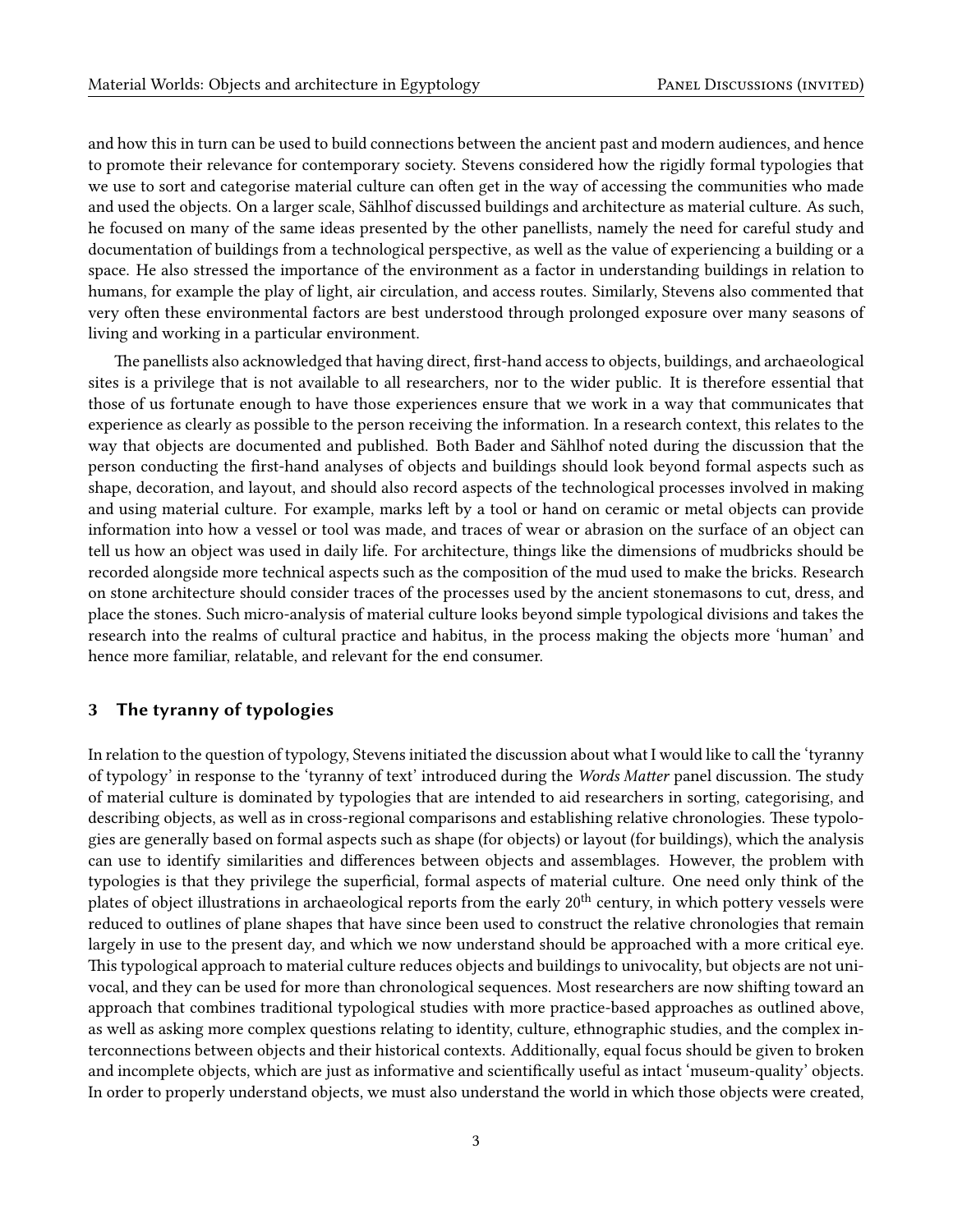used, and discarded, which by necessity requires a collaborative interdisciplinary approach.

#### 4 Material culture is multivocal

Communicating the multivocality of material culture is also essential in museum contexts, where it will inevitably reach a wider audience than traditional academic publications. As a museum professional, Garnett emphasised the importance of using objects to create narratives that are accessible, relevant, and that enable museum visitors to form more direct and personal connections with the ancient past. The panel discussed how this might be best achieved, but ultimately the multivocality of objects meant that there is no single solution. I noted my own personal frustration with how assemblages are often broken up, with individual objects being displayed with others of the same type, e.g. a coffin might be on display with other coffins, while the accompanying objects are displayed in different rooms. Keeping assemblages together might give visitors a better sense of what an ancient Egyptian burial comprised, and how ancient funerary practices are both familiar and unfamiliar to our modern customs. But that is only one story. The same coffin might be displayed with other coffins to tell the story of coffin development, or of changes in beliefs and practices over time. Food offerings originally found with the coffin might be displayed with other food objects, pottery vessels, and artistic representations of food to create narratives of ancient foodways. Of course it is impossible for any single object to tell all of these stories at once, but it is essential that museums and academics work together to construct engaging narratives that are meaningful, that communicate the multivocality of objects, and that are relevant to the wider community. The point about relevance is especially important now, when funding and support for the arts and humanities is declining in favour of areas of research that are more obviously relevant to current global concerns (e.g. the environment, health, sustainability).

#### 5 The problem with pigeon-holes

There is one additional theme that was not discussed during the workshop due to time restraints, but it is something that Bader raised during the group's preparatory conversations, namely the 'pigeon-holing' of material culture specialists. I can speak from personal experience, as someone who specialises in and has published work about Nubian pottery, that I am often seen to be a 'pot person'. That perception in turn brings a certain number of assumptions—that pottery people focus only on typological and chronological sequences, which in turn means that I am not capable of reading or understanding ancient textual sources, which in turn means that I am not a 'real' Egyptologist. I can tell you objectively that none of those assumptions are correct. Specialisation is a necessary part of Egyptology—there is simply too much data for one person to be up to date on the latest research in every branch of this very wide discipline. This does not and should not equate to a total disregard for evidence that falls outside one's immediate interest. In many ways, dividing scholars into groups such as 'pot people', 'text people', 'coffin people', 'bead people', etc. creates typologies of Egyptologists, and as outlined above, typologies are problematic because they divide rather than integrate. Moreover, within the 'traditional' framework of Egyptology, there is a long-standing (but thankfully dwindling) assumption that the study of the written and artistic records is the only real Egyptology. In fact, specialists in all areas have the ability to make valuable contributions to Egyptology in its broadest sense as a modern scientific discipline. Rather than creating and maintaining such divisions, Egyptologists of all kinds must work together and integrate their knowledge and experience in an interdisciplinary way, because we are all ultimately telling different parts of the same big story.